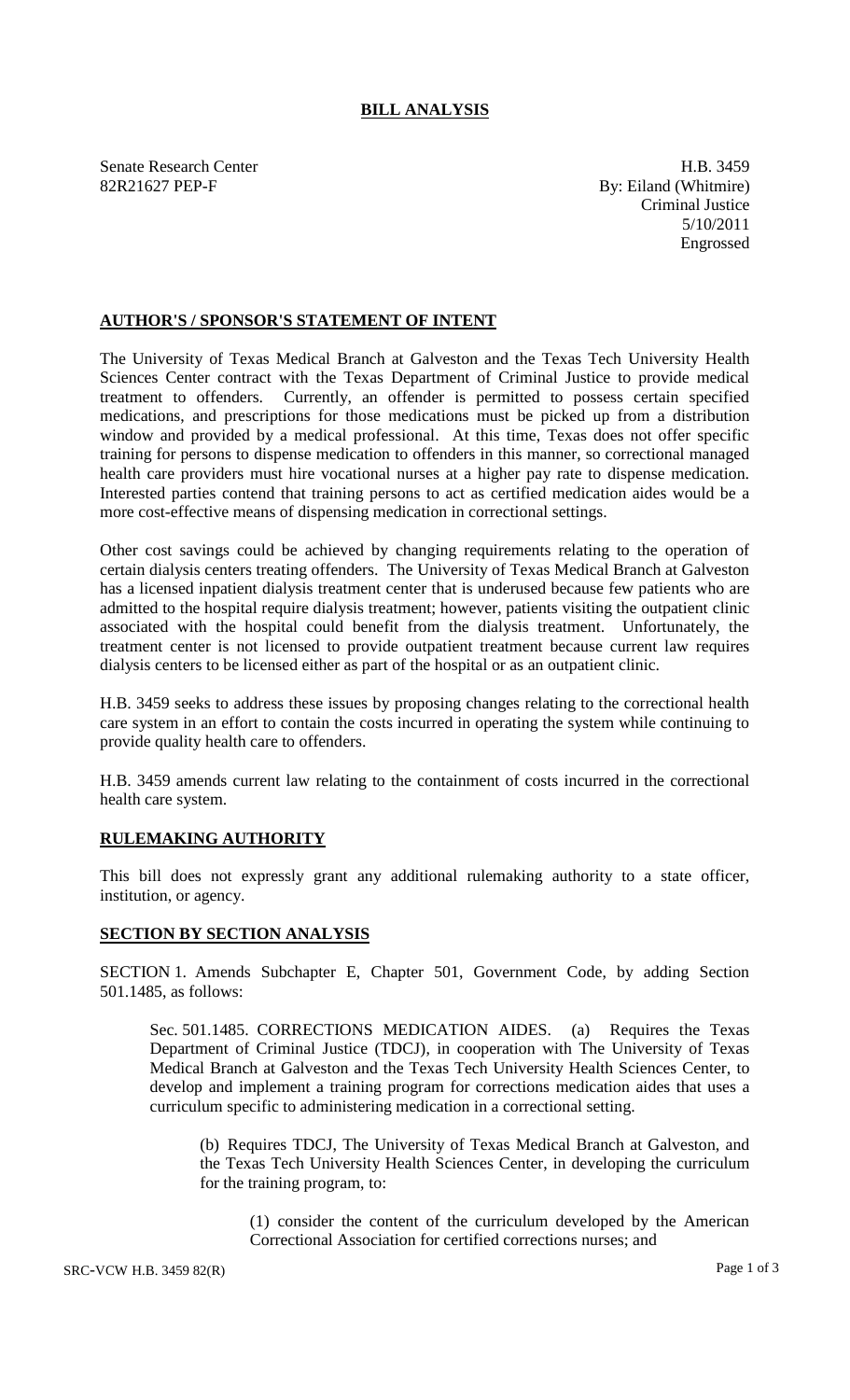(2) modify as appropriate the content of the curriculum developed under Chapter 242 (Convalescent and Nursing Homes and Related Institutions), Health and Safety Code, for medication aides administering medication in convalescent and nursing homes and related institutions to produce content suitable for administering medication in a correctional setting.

(c) Requires TDCJ to submit an application for the approval of a training program developed under this section, including the curriculum, to the Department of Aging and Disability Services (DADS) in the manner established by the executive commissioner of the Health and Human Services Commission (executive commissioner; HHSC) under Section 161.082, Human Resources Code.

SECTION 2. Reenacts Section 251.012, Health and Safety Code, as amended by Chapters 839 (S.B. 1932) and 1280 (H.B. 1831), Acts of the 81st Legislature, Regular Session, 2009, and amends it, as follows:

Sec. 251.012. EXEMPTIONS FROM LICENSING REQUIREMENT. Provides that the following facilities are not required to be licensed under this chapter:

(1) a home and community support services agency licensed under Chapter 142 (Home and Community Support Services) with a home dialysis designation;

(2) a hospital licensed under Chapter 241 (Hospitals) that provides dialysis only to individuals receiving inpatient services from the hospital, or outpatient services due to a disaster declared by the governor or a federal disaster declared by the president of the United States occurring in this state or another state during the term of the disaster declaration;

(3) a hospital operated by or on behalf of the state as part of the managed health care provider network established under Chapter 501 (Inmate Welfare), Government Code, that provides dialysis only to individuals receiving inpatient services from the hospital, or outpatient services while serving a term of confinement in a facility operated by or under contract with TDCJ; or

(4) the office of a physician unless the office is used primarily as an end stage renal disease facility.

Makes nonsubstantive changes.

SECTION 3. Amends Subchapter D, Chapter 161, Human Resources Code, by adding Section 161.082, as follows:

Sec. 161.082. CORRECTIONS MEDICATION AIDES. (a) Requires the executive commissioner to establish:

> (1) minimum standards and procedures for the approval of corrections medication aide training programs, including curricula, developed under Section 501.1485, Government Code;

> (2) minimum requirements for the issuance, denial, renewal, suspension, and revocation of a permit to a corrections medication aide, including the payment of an application or renewal fee in an amount necessary to cover the costs incurred by DADS in administering this section; and

> (3) the acts and practices that are within and outside the scope of a permit issued under this section.